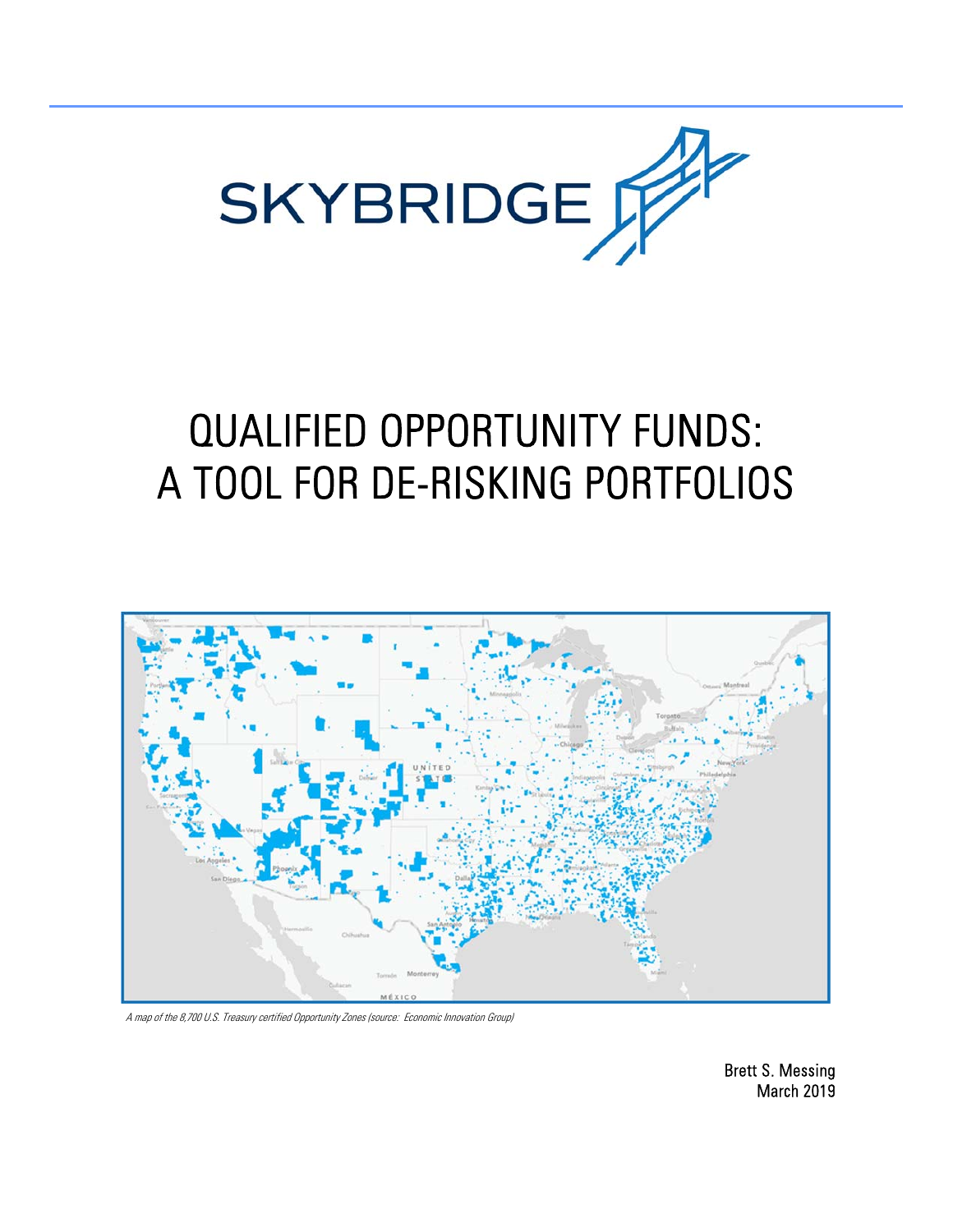## About the author

Brett S. Messing is a Partner and the President and Chief Operating Officer of SkyBridge. He began his career at Goldman Sachs where he held various positions including Vice President and Co-Head of the Restricted Stock Group. Thereafter, he was a partner at Oscar Capital Management, which was acquired by Neuberger Berman, LLC. Following the successful integration of the business, Mr. Messing founded GPS Partners, a \$2.5 billion hedge fund at its peak, which focused primarily in the energy infrastructure sector. Mr. Messing was the firm's Managing Partner and Chief Investment Officer. Thereafter, Mr. Messing worked for Los Angeles Mayor Antonio R. Villariagosa as Co-Chief Operating Officer responsible for economic and business policy. Mr. Messing served as a Senior Advisor to Mayor Michael R. Bloomberg at C40 Cities, a joint venture with the Clinton Climate Initiative. Mr. Messing is the Terence M. Considine Visiting Senior Research Fellow in Law, Economics, and Business at Harvard Law School. He is the co-author of The Forewarned Investor and contributed to Learning from the Global Financial Crisis - Creatively, Reliably and Sustainably, a compendium published by Stanford Business School. Mr. Messing received his A.B. from Brown University, magna cum laude, and his Juris Doctor from Harvard Law School.

## About SkyBridge

SkyBridge is global alternative investment manager that provides a range of investment solutions to individuals and institutions. Addressing every type of market participant, SkyBridge's investment offerings include commingled funds of hedge funds products, customized separate account portfolios, hedge fund advisory services, a long-only mutual fund and an Opportunity Zone focused non-traded REIT. The firm is headquartered in New York and has offices in Palm Beach Gardens, London and Seoul.

SkyBridge 527 Madison Avenue, 16th Floor New York, NY 10022 (212) 485-3100 IR@skybridge.com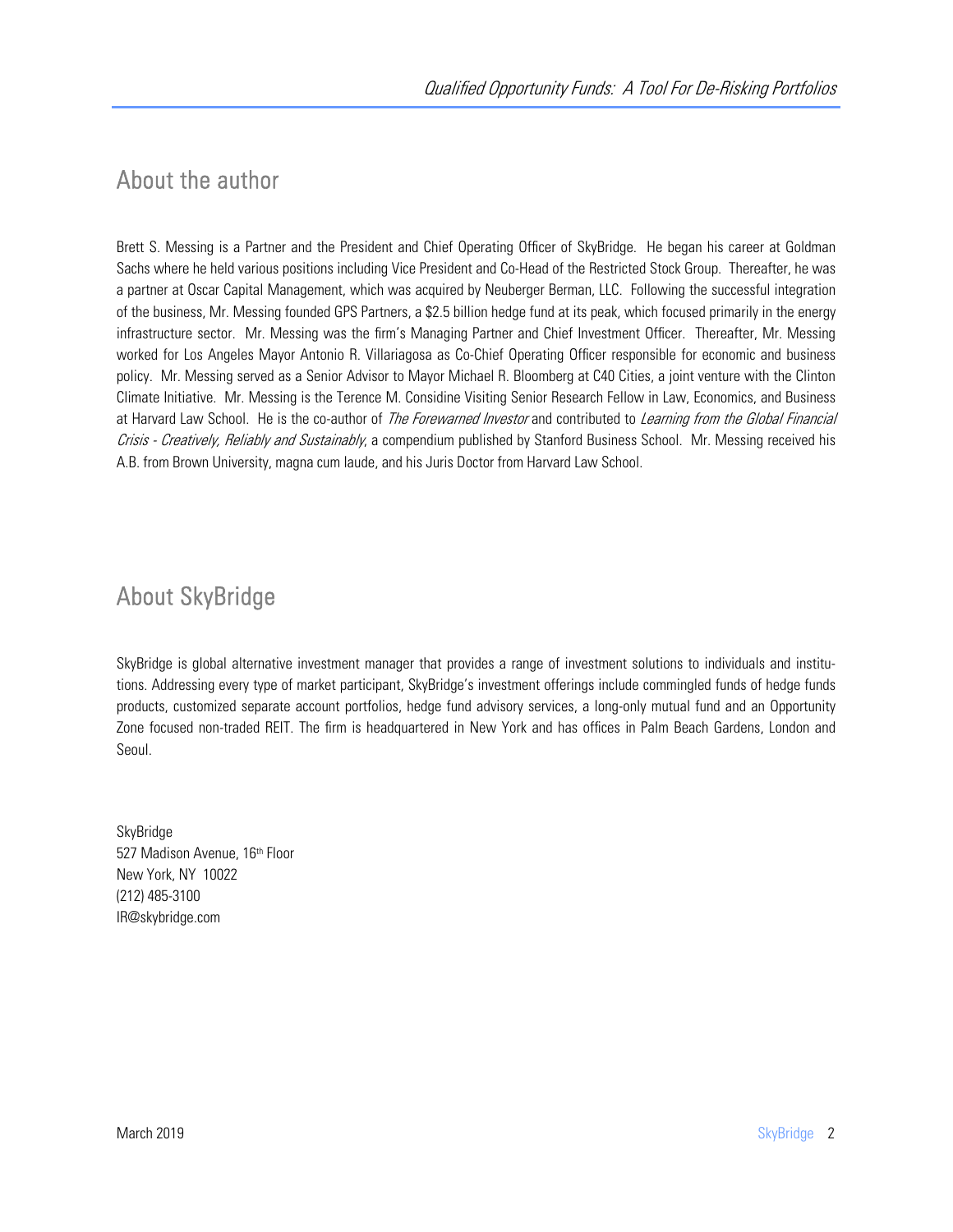#### **Contents**

| Opportunity Zone Tax Benefits Provide a Compelling Incentive to Diversify Concentrated Stock |  |
|----------------------------------------------------------------------------------------------|--|
|                                                                                              |  |
|                                                                                              |  |
|                                                                                              |  |
|                                                                                              |  |
|                                                                                              |  |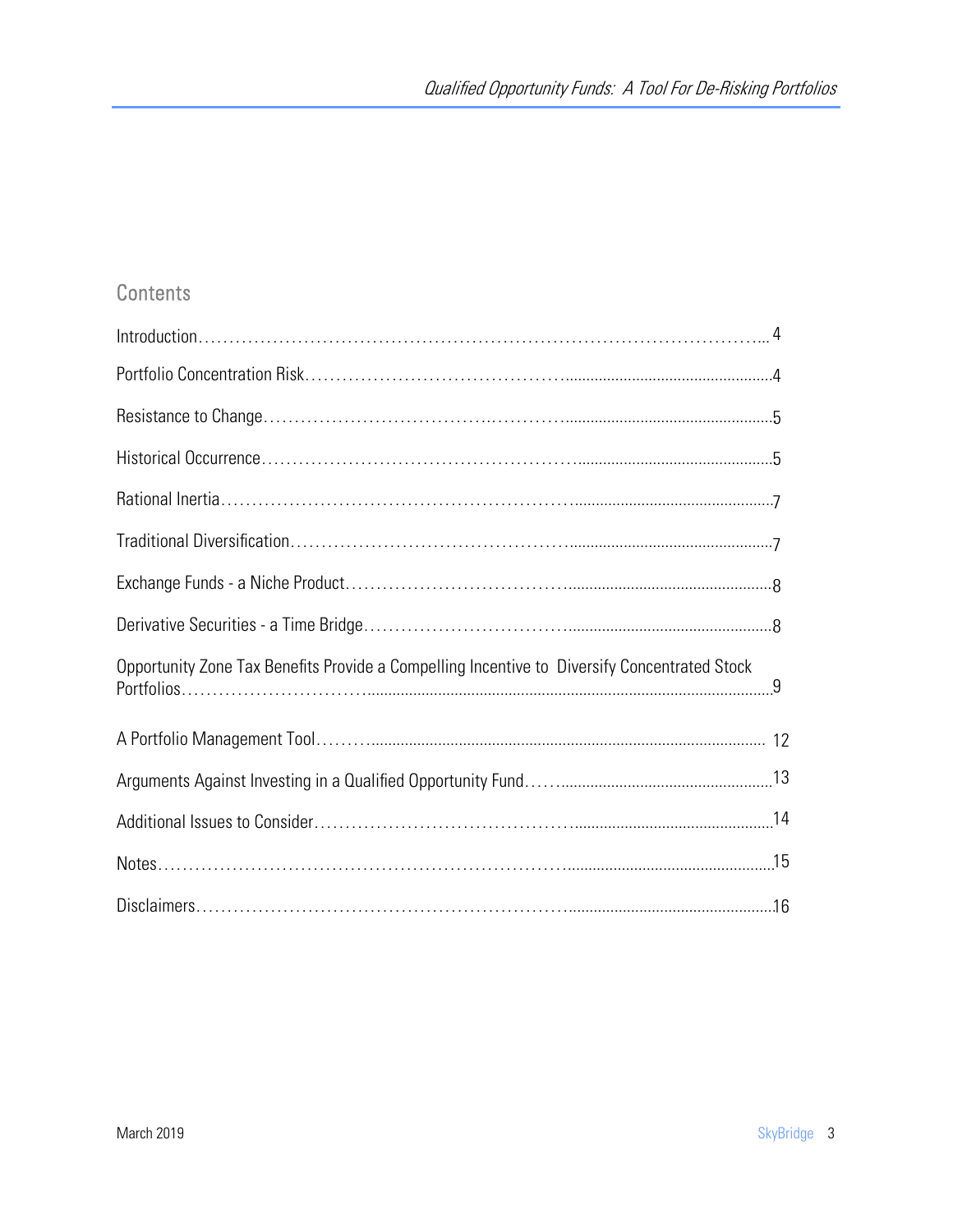## Introduction

The Tax Cuts and Jobs Act of 2017 introduced a new federal tax incentive, the Opportunity Zones program, to encourage investors with substantial unrealized gains to sell low-cost basis stock positions and reinvest the proceeds. The tax incentive provides investors with a finite opportunity, with the program expiring in stages beginning in 2019 and ending in 2026, to reduce portfolio risks associated with overconcentration, particularly in large single-stock positions. Investors need to reinvest gains by December 31, 2019 to receive the maximum available tax benefits available via the program. The unlocked and redeployed capital is expected to drive real estate and business development, economic growth, and job creation. Senators Cory Booker (D -NJ) and Tim Scott (R-SC) co-sponsored this bipartisan legislation, which was championed by Sean Parker, the former President of Facebook, and Jamie Dimon, the Chairman and CEO of JP Morgan Chase.

#### "Investors with unrealized capital gains can receive tax benefits including: 1) deferral of the payment of capital gains taxes until 2027, 2) up to a 15% reduction in their capital gains tax liability, and 3) complete exemption from capital gains taxes for any appreciation on reinvested capital. "

Investors with unrealized capital gains can receive tax benefits including: 1) deferral of the payment of capital gains taxes until 2027, 2) up to a 15% reduction in their capital gains tax liability, and 3) complete exemption from capital gains taxes for any appreciation on reinvested capital. Investors may avail themselves of these generous tax incentives by reinvesting a realized capital gain in a Qualified Opportunity Fund that invests in real estate projects or businesses in newly designated Opportunity Zones. State governors designated more than 8,700 census tracts in the U.S. and Puerto Rico as Opportunity Zones based on criteria established via the Tax Cuts and Jobs Act of 2017. Most major cities have numerous Opportunity Zones, including, among others, New York City, Washington, D.C., Los Angeles, San Francisco, Houston, Chicago, and Atlanta. The U.S. Treasury calculates that there are over \$6 trillion<sup>1</sup> in unrealized gains eligible for this program, and it further projects that over \$100 billion2 will be invested in Qualified Opportunity Funds.

## Portfolio Concentration Risk

Qualified Opportunity Funds are highly effective, cost-efficient vehicles to mitigate risk confronting individual investors in the United States who hold excess concentration in either a single stock or a group of stocks. Excess portfolio concentration, particularly in equities, has developed for a number of reasons including 1) massive outperformance of a subset of the Standard & Poor's 500 Index, particularly large capitalization technology stocks like Facebook, Apple, Amazon, Netflix, and Google (the "FAANGs"), 2) consolidation in several sectors, like, for example, energy master limited partnerships ("MLPs"), 3) public market exits by private equity and venture capital firms, and 4) initial public offerings in various sectors including FinTech, clean energy, cyber security, and investment advisory and management.

The wealth creation associated with portfolio concentration fosters complacency, which poses an existential risk to the preservation of innumerable family fortunes.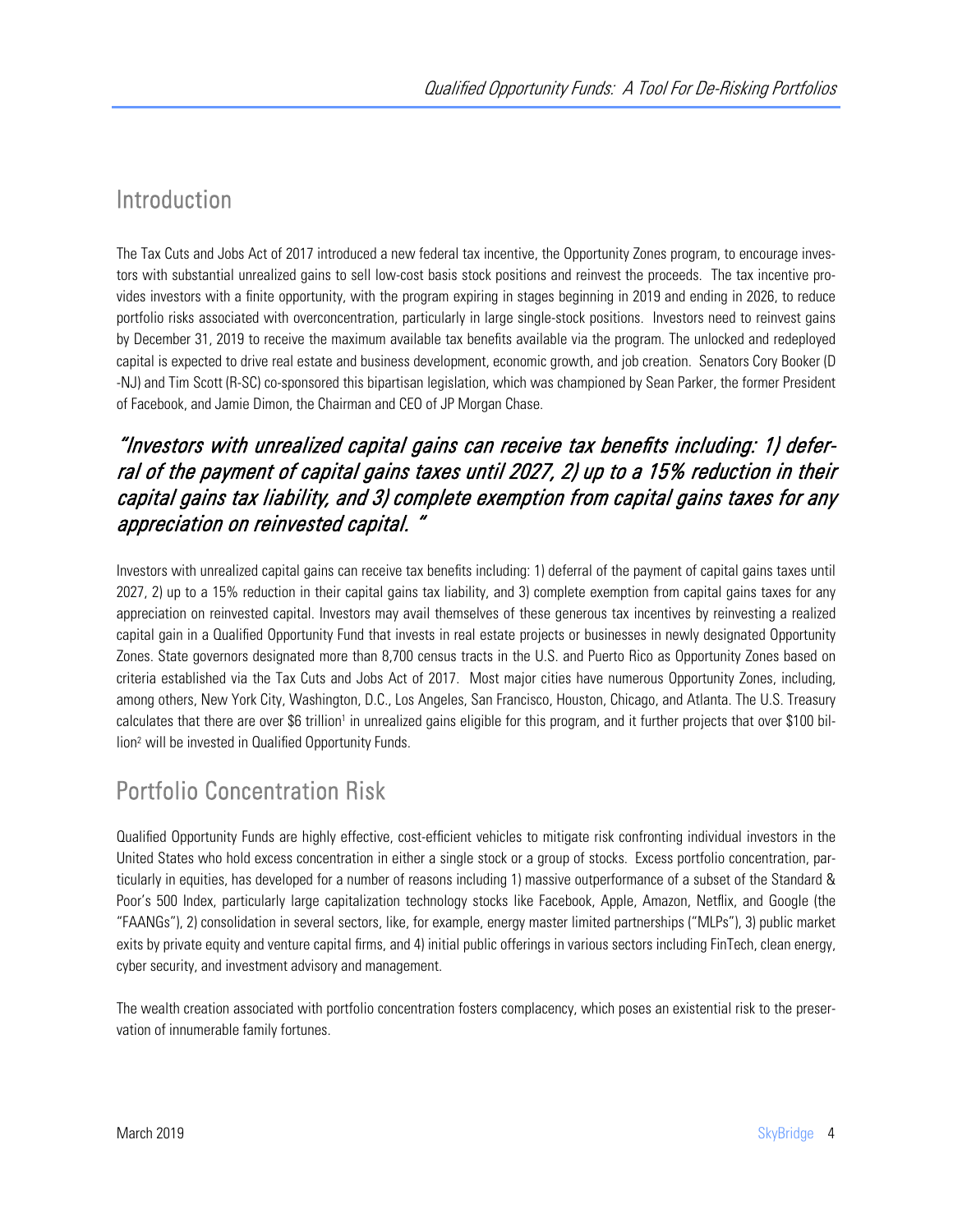## Resistance to Change

Behavioral psychology, in large part, explains why individuals are averse to diversifying large single stock positions. When confronted with uncertainty, individuals have a substantially greater negative emotional reaction to losses suffered by acts of commission than acts of omission. However, status quo bias produces irrational behavior as there is no inherent rational virtue associated with "doing nothing." Inaction, or not diversifying a concentrated stock position, represents a decision that carries the same risks and rewards as taking action. Outcome optimization is achieved through rational decision-making, which is agnostic as between "doing nothing" or taking action.

Ironically, in virtually all contexts other than the portfolio diversification, individuals place a very high value on loss aversion. This bias produces mathematically irrational decisions to avoid potential losses. In a study conducted by Amos Tversky and Daniel Kahneman, a majority of people refused to accept a bet, based on the flip of a coin, whereby they would lose \$100 if the coin came up tails and win \$150 if the coin came up heads.3 Despite the bias towards loss aversion, individual investors accept extraordinary and irrational single-stock concentration risk.

## Historical Recurrence

Embracing portfolio concentration can be attributed, in part, to a misunderstanding of Warren Buffett's axioms and his portfolio management style. Berkshire Hathaway's largest holding, Apple, represents 25% percent of its stock portfolio, and Berkshire Hathaway presently holds 33% percent in cash.<sup>4</sup> Thus, the Apple position represents 18.7% of the liquid cash and stock portfolio. While 18.7% in a single stock represents significant concentration for an institutional investor, Buffett's portfolio is well diversified and defensive by individual investor standards. Further, notwithstanding Buffett's famous statement that "our favorite holding period is forever," Berkshire Hathaway's portfolio undergoes substantial turnover (Figure 1).

| <b>Figure 1</b>                                          |                                     |  |  |
|----------------------------------------------------------|-------------------------------------|--|--|
| <b>Berkshire Hathaway Top 10 Public Equity Positions</b> |                                     |  |  |
| 2008                                                     | 2018                                |  |  |
| <b>The Coca-Cola Company</b>                             | <b>Apple Inc.</b>                   |  |  |
| <b>Wells Fargo &amp; Co</b>                              | <b>Bank of America Corp</b>         |  |  |
| <b>The Proctor &amp; Gamble Co</b>                       | <b>Wells Fargo &amp; Co</b>         |  |  |
| <b>ConocoPhillips</b>                                    | <b>The Coca-Cola Company</b>        |  |  |
| Kraft Foods, Inc.                                        | <b>American Express Company</b>     |  |  |
| <b>American Express Company</b>                          | <b>Kraft Heinz Co</b>               |  |  |
| <b>U.S. Bancorp</b>                                      | <b>U.S. Bancorp</b>                 |  |  |
| <b>Johnson &amp; Johnson</b>                             | <b>Bank of New York Mellon Corp</b> |  |  |
| <b>Sanofi-Aventis</b>                                    | JP Morgan Chase & Co.               |  |  |
| Tesco plc                                                | <b>Moody's Corporation</b>          |  |  |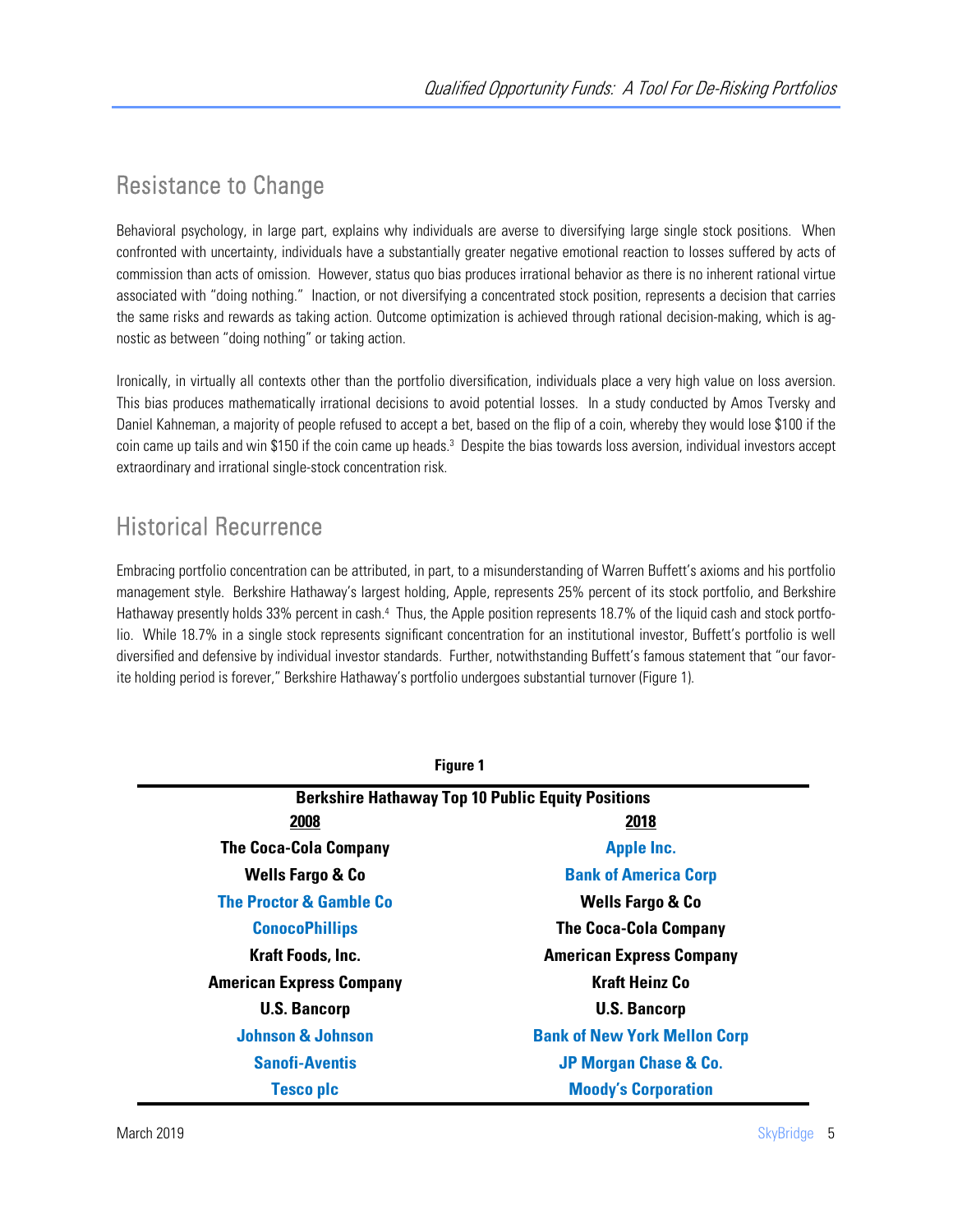The idea of a "forever" holding period fails to account for Joseph Schumpeter's theory of creative destruction, which describes the process of "industrial mutation that incessantly revolutionizes the economic structure from within, incessantly destroying the old one, incessantly creating a new one." Said differently, it is a virtual law of nature that new companies will emerge and displace the seemingly indestructible incumbents. Consequently, the potential outcome of a "forever" holding period is substantial, and perhaps total, loss of capital.

#### ...holders of large single-stock positions should be mindful of Sir John Templeton's warning, "the four most expensive words in the English language are 'this time it's different'."

For example, on June 26, 2018, General Electric was removed from the Dow Jones Industrial Average. GE was an original member of the Dow Jones since the index's creation in 1896. However, over the last decade, GE has been a source of tremendous wealth destruction, which materially impacts the financial security and lifestyles of millions of Americans. Strikingly, only four of the thirty companies in the Dow Jones remain since 1975 (Figure 2). Ten companies – or one third of the Dow Jones circa 1975 - subsequently went bankrupt, including Bethlehem Steel, Chrysler, Eastman Kodak, General Motors, Johns-Manville, Owens-Illinois, Sears Roebuck, Westinghouse Electric, U.S. Steel, and F.W. Woolworth. Thus, holders of large single -stock positions should be mindful of Sir John Templeton's warning, "the four most expensive words in the English language are 'this time it's different'."

| Figure 2                                 |                                         |                                          |  |  |
|------------------------------------------|-----------------------------------------|------------------------------------------|--|--|
|                                          | <b>Dow Jones Members (1975)</b>         |                                          |  |  |
| <b>Allied Chemical Corp</b>              | <b>Esmark Corporation</b>               | Owens-Illinois, Inc.                     |  |  |
| <b>Aluminum Company of America</b>       | Exxon Corporation                       | The Proctor & Gamble Company             |  |  |
| <b>American Can Company</b>              | <b>General Electric Corporation</b>     | Sears Roebuck & Company                  |  |  |
| American Telephone and Telegraph Company | <b>General Foods Corporation</b>        | Standard Oil Co. of California           |  |  |
| <b>American Tobacco Company</b>          | <b>General Motors Company</b>           | <b>Texaco Incorporated</b>               |  |  |
| Anaconda Copper Mining Company           | <b>Goodyear Tire and Rubber Company</b> | <b>Union Carbide Corporation</b>         |  |  |
| <b>Bethlehem Steel Corporation</b>       | <b>Inco Limited</b>                     | <b>United States Steel Corporation</b>   |  |  |
| <b>Chrysler Corporation</b>              | <b>International Harvester Company</b>  | United Technologies Corporation          |  |  |
| E.I. du Pont de Nemours & Company        | <b>International Paper Company</b>      | <b>Westinghouse Electric Corporation</b> |  |  |
| Eastman Kodak                            | Johns-Manville Corporation              | F.W. Woolworth Company                   |  |  |

**Company remains in Dow Jones: 4 Company not currently in Dow Jones: 16 Company went bankrupt: 10**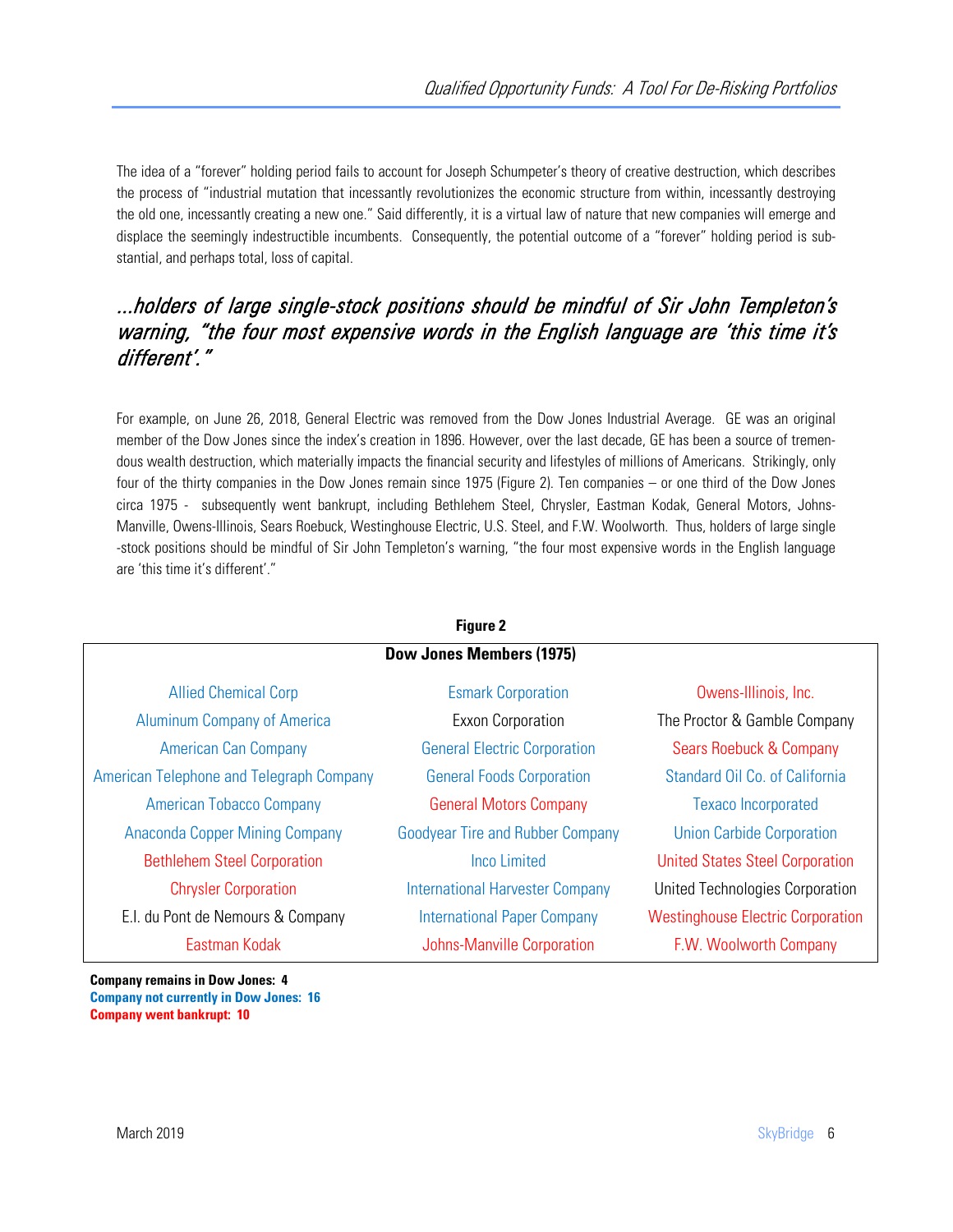Relatedly, investors with large low-cost basis stock positions, particularly owners of the FAANGs, ignore the law of large numbers at their peril. Apple presently (March 2019) has a market capitalization of \$814 billion. Thus, in order to grow its market capitalization by 10% annually, it needs to grow by \$81 billion. To place \$81 billion in context, American Express has a \$90 billion market capitalization. Thus, while Apple will likely, in the short to intermediate term, avoid the calamitous fate of some of its Dow Jones Industrial Average predecessors, it will, at some point, experience slower growth, and even revenue and profit contraction.

## Rational Inertia

According to one application of the Coase theorem, investors will diversify their property, or stock holdings, in the most rational and beneficial manner in the absence of transaction costs.<sup>5</sup> While stock-trading commissions have decreased over time, capital gains taxes represent a substantial disincentive to the efficient allocation of resources. An investor in the highest income tax bracket pays a federal capital gains rate of 23.8%, including the net investment income tax (NIIT). Further, an investor from a state with an average state tax rate will pay an additional 5.5% in state taxes based upon an approximation of the current range of state income tax regimes. Thus, using the average state tax assumption, the combined federal and state capital gains tax associated with the sale of an appreciated stock position is approximately 29.3%. Moreover, because of the new limitation on the deductibility of state income taxes, the aggregate capital gains liability has increased for residents of states with median, or higher, state tax rates. The prospect of paying capital gains taxes adversely impacts investors' willingness to redeploy capital into diversified portfolios with more attractive risk-return profiles.

## Traditional Diversification

The most common way to diversify a concentrated low-cost basis stock position is to sell shares and pay the federal and state capital gains taxes. The payment of the capital gains taxes reduces the amount of investable money, which adversely effects the dollar return on future appreciation. As set forth above, the tax liability of an investor who owns \$10 million in Google with a zero-cost basis is \$2.93 million in federal and state income taxes. If the Google stock position doubles to \$20 million, the capital gains liability also doubles to \$5.86 million. If the investor sells the Google stock position for \$20 million and pays the capital gains taxes, he will have \$14.14 million in after tax proceeds.

As an alternative, let's assume an investor sells \$10 million in Google stock and pays \$2.93 million in federal and state income taxes. After paying the taxes, the investor has \$7.07 million to re-invest in a diversified portfolio. Let's further assume that, like Google in the example above, the diversified portfolio doubles in value to \$14.14 million. Thereafter, the investor sells the appreciated diversified portfolio. The investor owes capital gains of \$2.07 million on the \$7.07 million portfolio gain, and thus he will have \$12.07 million in after tax proceeds.

Consequently, if Google and the diversified portfolio generate the same investment return, the investor will be \$2.07 million worse off financially by virtue of having sold his Google shares and reducing the amount of his investable capital. However, given the substantially greater risk associated with holding a single stock position (as opposed to a diversified portfolio), the investor's return per unit of risk will be substantially enhanced through diversification. Individual investors often evaluate stock trading decisions based solely on the resulting dollar return without giving sufficient weight to the value of risk mitigation.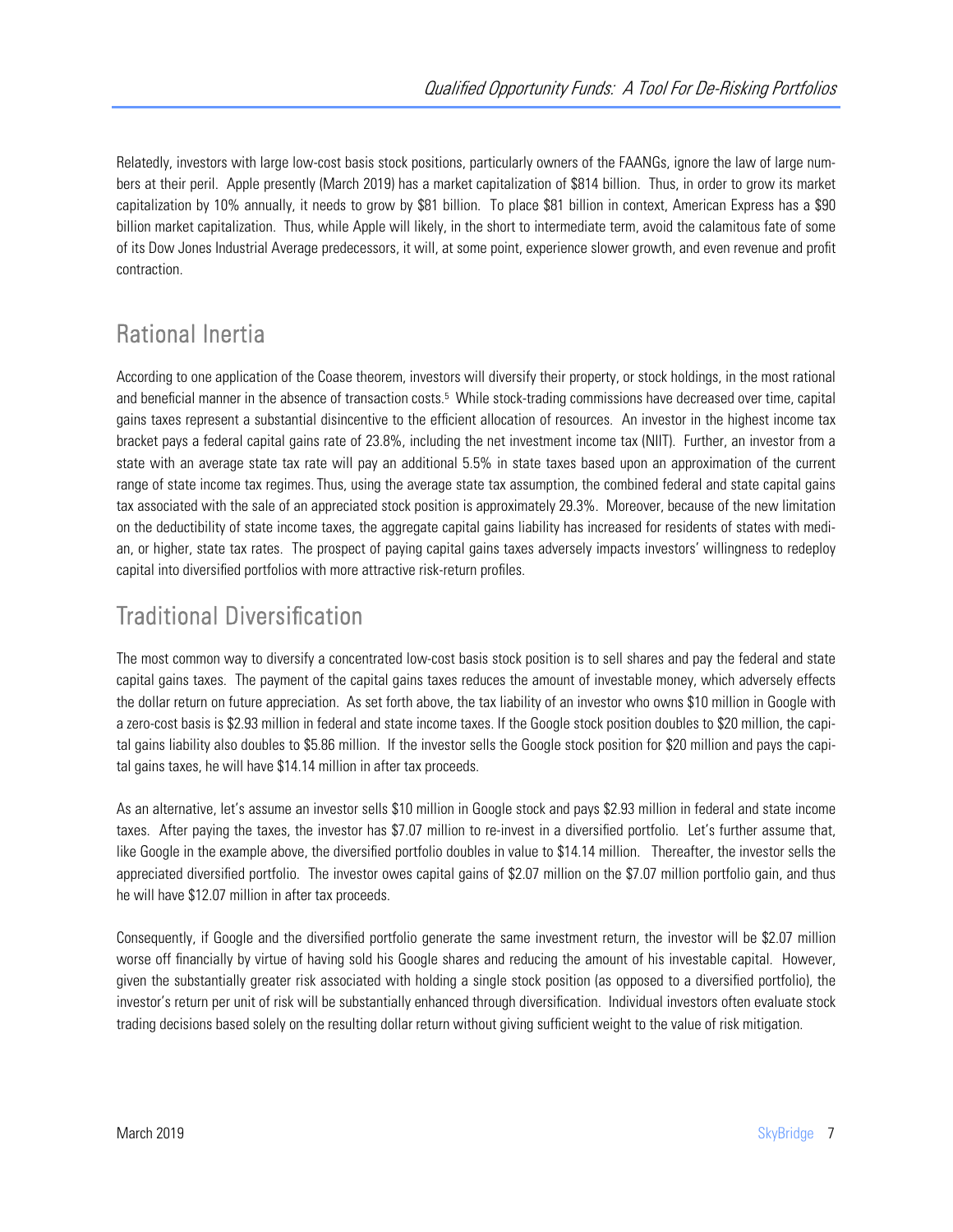In certain respects, investors should analogize diversification to the purchase of insurance. Whether or not a claim is submitted, people do not question the wisdom of buying home, auto, or disability insurance. Insurance is bought to provide protection against calamities. Given the recurrences of "100-year storms" like the 1987 crash, the Mexican debt crisis in 1994, the Russian bond default in 1998, 9/11, and the financial crisis of 2008, the purchase of insurance through portfolio diversification represents a prudent course of action to protect wealth.

#### "Given the recurrences of "100-year storms" like the 1987 crash, the Mexican debt crisis in 1994, the Russian bond default in 1998, 9/11, and the financial crisis of 2008, the purchase of insurance through portfolio diversification represents a prudent course of action to protect wealth."

### Exchange Funds – a Niche Product

Exchange funds represent vehicles for holders of low-cost basis stock positions to diversify without paying capital gains taxes and reducing the amount of their investable capital. Exchange funds enable a group of investors to swap their ownership in shares of a single stock position for shares, or partnership interests, in a diversified fund without triggering a taxable capital gain. The diversification is achieved because investors contribute different stocks to the exchange fund.

Exchange fund investors are locked up for several years, usually five or more, and redemptions are met with in-kind distributions of shares from the underlying portfolio. The investor's basis in the original stock positions transfers to his interest in the exchange fund and, upon redemption, to the portfolio of shares received in fulfillment of the redemption request. Redeeming from the fund does not trigger a taxable event. Importantly, the capital gains taxes on the stock position are deferred, but the liability endures.

Exchange funds are a niche product for a variety of reasons. The components of the diversified portfolio are limited by the manager's ability to attract willing participants. Thus, the manager might want the fund to hold certain stock positions, but he might not attract investors who own shares of the desired stock positions to contribute. The manager might also reject prospective investors who hold stock positions that the manager believes are unattractive. Relatedly, the manager will usually limit the number of shares that investors in a specific stock or a specific sector can contribute in order to meet the diversification mandate. As a consequence, some investors are unable to access exchange funds or are only permitted to contribute a very small portion of their holdings. Finally, for tax reasons, the portfolio is static rather than actively managed. Exchange funds are generally effective at providing diversification to their participants. However, because of the limitations set forth above, the funds have historically underperformed, in many cases by substantial margins, the broader equity market as measured by the S&P 500 index.<sup>6</sup>

## Derivative Securities – a Time Bridge

Derivative securities (i.e. puts and calls) can be utilized to manage the risk associated with a large single-stock position. The most common strategy, a costless collar, combines the purchase of over-the-counter puts and the sale of calls. In an over-thecounter transaction, an investor privately negotiates the terms of the transaction with a counterparty bank. This protects the investor against an early option exercise, which occurs in the listed options market and which would generate a premature, taxtriggering stock sale.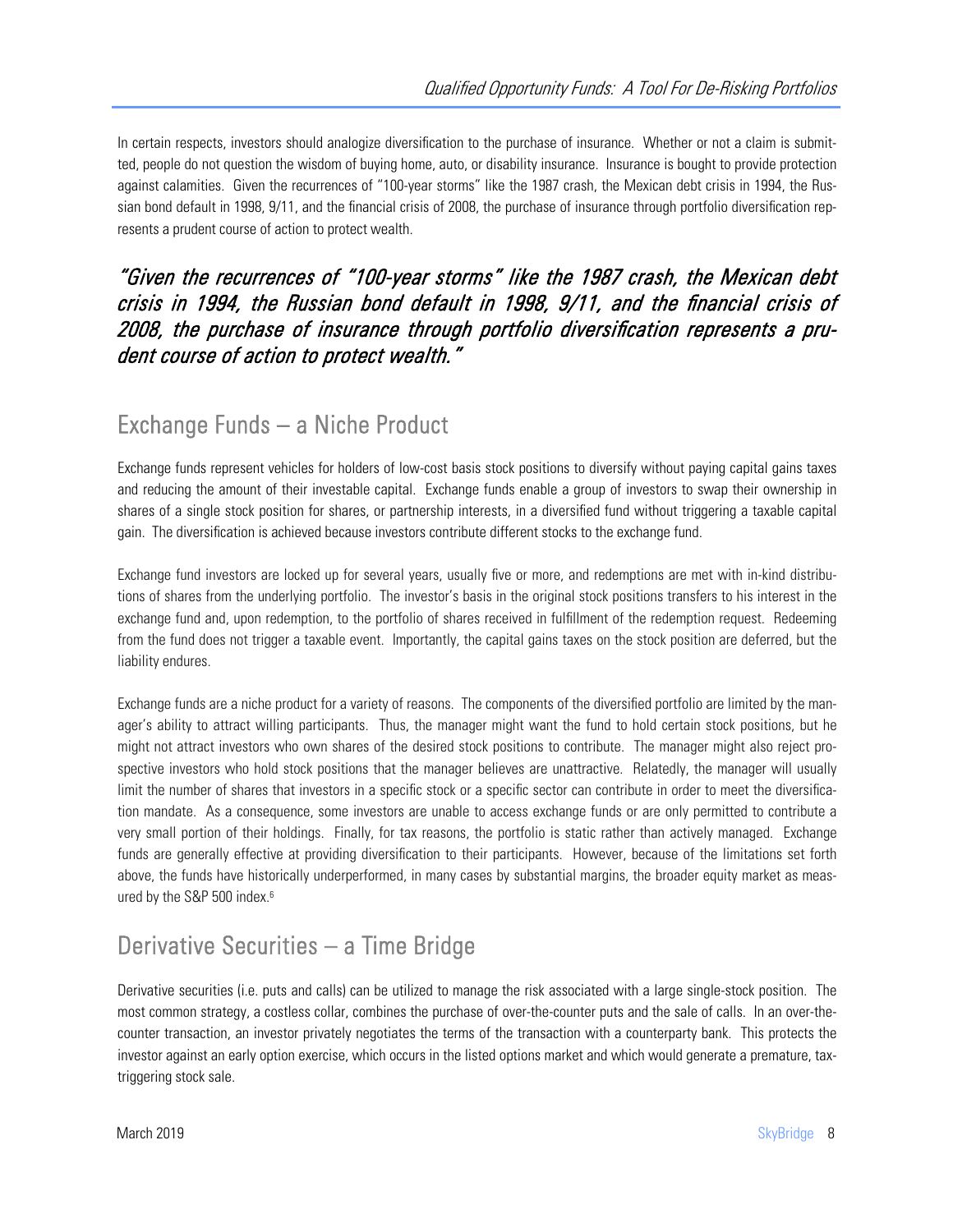A costless collar is characterized as costless because the premium, or cash received, by the sale of out-of-the-money calls finances the purchase out-of-the-money puts. However, the collar is not actually costless. Creating asymmetry between the strike prices for the put and the call produces profits for the counterparty bank. For example, for a stock selling at \$100, an investor might sell calls with a strike of \$105 to finance the purchase of puts with a strike of \$90. Thus, in this "costless" transaction, the investor is limited to five percent of appreciation while bearing exposure to ten percent of stock price decline. Importantly, puts and calls must be out-of-the-money and expose the investor to a modest degree of risk or the IRS will deem the transaction to be a disguised sale, which triggers a capital gains tax liability.

While derivative securities are used to hedge the risk associated with a single-stock position without triggering a tax liability, these strategies do not unlock capital for reinvestment except by borrowing against the stock position with a margin loan. Borrowing against a hedged stock position is most appealing in a low interest rate environment. However, many investors are uncomfortable with introducing portfolio leverage into their investment strategies even in the pursuit of diversification.

Consequently, the use of derivative securities to hedge a single stock position, with or without an associated margin loan, is a sensible strategy for a short period of time. For example, it is an effective way to defer the recognition of a gain into the next tax year while immediately eliminating much of the downside price risk associated with holding the stock. Similarly, if an investor faces imminent death because of a terminal illness, derivative securities are a smart way to preserve the step up in tax basis for the investor's heirs while concurrently protecting the stock position from downside decline. In summary, derivative securities are tools with limited utility. They do not facilitate the redeployment of capital from concentrated single stock positions into a less risky diversified portfolio.

## Opportunity Zone Tax Benefits Provide a Compelling Incentive to Diversify Concentrated Stock Positions7

The Tax Cuts and Jobs Act of 2017 provides a powerful tax incentive for investors with capital gains in single-stock positions to diversify their holdings. Investors must realize capital gains and reinvest the gains in a Qualified Opportunity Fund by December 31, 2019 to take advantage of the full tax benefit. The tax incentives take three different forms: 1) deferral of the payment of capital gains taxes until 2027, 2) an up to 15% reduction in the capital gains tax liability, and 3) a full exemption from capital gains taxes for any appreciation on the reinvested capital, subject to a ten-year holding period.

The following example provides a helpful tool to illustrate the economic value of the tax benefits as well as timing and logistical issues. For simplicity's sake, the example will describe the steps required to access the maximum tax benefits provided by the Opportunity Zones program. Let's assume that Mary purchased \$1,000,000 of Amazon stock following the financial crisis, and the position has grown in value to \$11,000,000. Mary wants to diversify her Amazon position because it represents an outsized percentage of her net worth. On December 1, 2018, Mary sells the Amazon stock. Thereafter, she invests \$10,000,000 in a Qualified Opportunity Fund that will invest its capital in a diversified real estate portfolio. Importantly, Mary only invests her capital gain, the \$10,000,000, in the Qualified Opportunity Fund. While the Opportunity Zones program requires the capital gain to be reinvested in a Qualified Opportunity Fund within 180 days of sale, this requirement does not apply to the cost basis. Mary may redeploy her \$1,000,000 cost basis without restriction.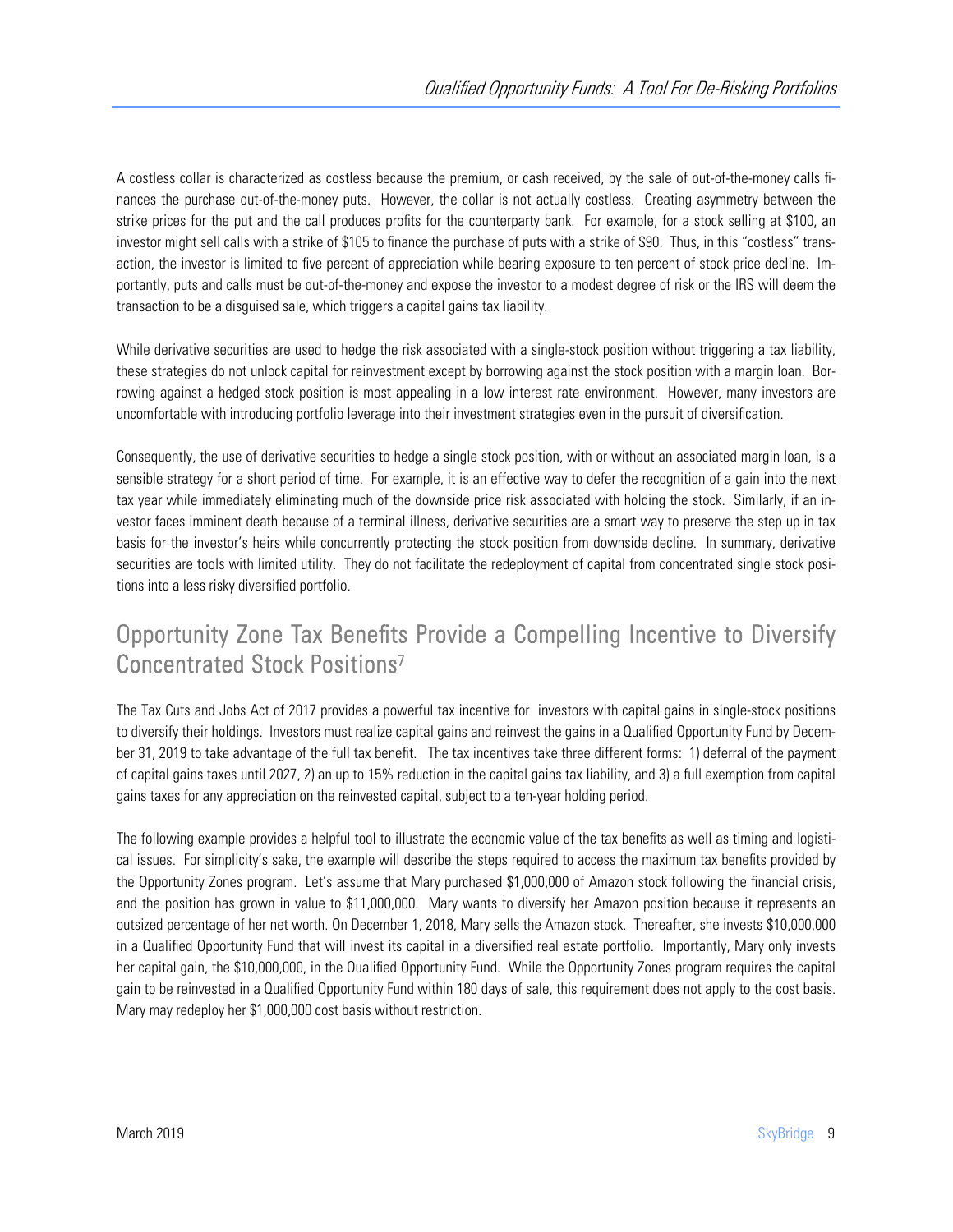Because Mary reinvested her \$10,000,000 capital gain in a Qualified Opportunity Fund, she does not owe an assumed \$2,930,000 in federal and state capital gains on April 15, 2019. Rather, this liability is deferred until April 15, 2027. There is a substantial economic value associated with deferring the payment of \$2,930,000 for eight years. Assuming a 6% net annualized return on the Qualified Opportunity Fund investment, the value of the deferring the tax liability is \$1,739,975. (Figure 3)

| Figure 3<br><b>Value of Gain Deferral</b>        |              |  |
|--------------------------------------------------|--------------|--|
|                                                  |              |  |
| <b>Total Value at Payment</b><br>(6% net return) | \$4,669,975  |  |
| <b>Payment of Initial Capital Gain Liability</b> | (S2,930,000) |  |
| <b>Value of Deferral</b>                         | \$1,739,975  |  |

**\*Assumes 8 year investment period** 

However, Mary will not owe \$2,930,000 in 2027. Rather, her actual capital gains tax liability is reduced by 15% to \$2,490,500 (assuming she holds her interest in a Qualified Opportunity Fund for at least seven years). This represents a tax savings of \$439,500 (\$2,930,000 - \$2,490,500) excluding the benefit of deferring the payment of the tax for eight years.

Based on historic return assumptions, the most mathematically powerful tax benefit of the Opportunity Zones program is the complete exemption from capital gains taxes on appreciation of the investment in a Qualified Opportunity Fund (subject to a ten year holding period). If Mary's Qualified Opportunity Fund investment produces a 6% net annualized return, her \$10,000,000 investment will grow to \$17,908,477. Absent the Opportunity Zone tax benefit, she would owe capital gains taxes of \$2,317,184 on her \$7,908,477 gain. However, because Mary invested her Amazon capital gain in a Qualified Opportunity Fund, she owes zero taxes on the resulting \$7,908,477 capital gain. Thus, Mary's tax benefit is the capital gains taxes that she does not have to pay, \$2,317,184. Essentially, the Qualified Opportunity Fund, if held for ten years, represents a tax-free investment.

#### "Based on historic return assumptions, the most mathematically powerful tax benefit of the Opportunity Zones program is the complete exemption from capital gains taxes on appreciation of the investment in a Qualified Opportunity Fund (subject to a ten year holding period). "

The scope of the various Opportunity Zone tax benefits is extraordinary. Mary receives a deferral benefit of \$1,739,975 (assuming a 6% net return on the Qualified Opportunity Fund), a capital gains reduction benefit of \$439,500 (maximized because she invested prior to December 31, 2019), and a capital gains exemption of \$2,317,184 (assuming a 6% return on the Qualified Opportunity Fund). The sum total of her benefits is \$4,496,659 on a \$10,000,000 capital gain.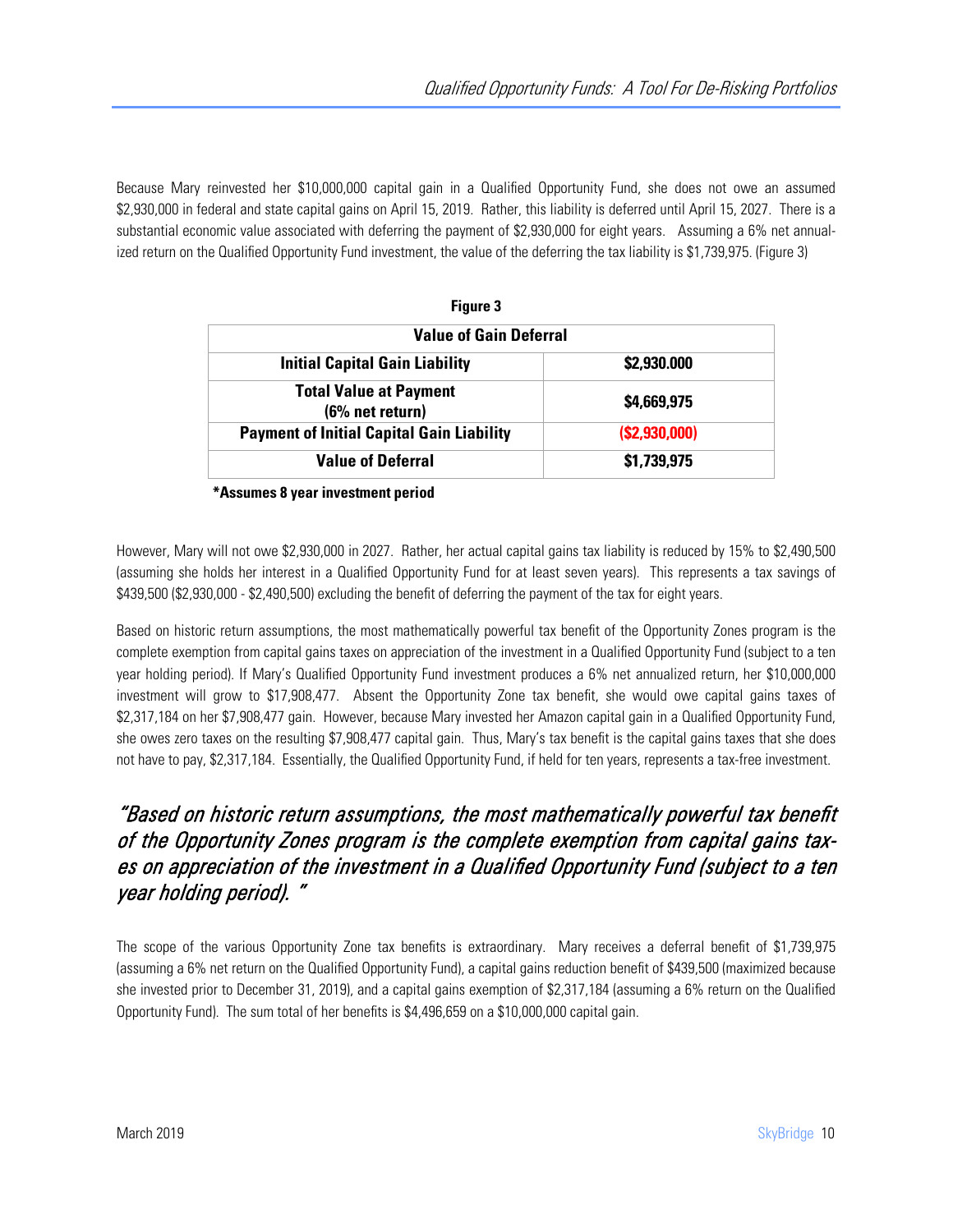Mary began the diversification process with \$11,000,000 in Amazon stock and a \$2,930,000 capital gains tax liability. Thus, the net after-tax value of her Amazon position was \$8,070,000 (\$11,000,000 - \$2,930,000). After investing \$10,000,000 in a Qualified Opportunity Fund, her \$11,000,000, assuming no return on the reinvestment of her \$1,000,000 cost basis, will be \$16,417,977 (\$17,908,477 from the Qualified Opportunity Fund - \$2,490,500 in capital gains taxes + \$1,000,000 in original cost basis). To appreciate the magnitude of the Opportunity Zones program tax benefits, it is helpful to compare Mary's Qualified Opportunity Fund experience with a traditional strategy of selling stock, paying capital gains taxes, reinvesting in a diversified portfolio, and paying capital gains taxes again on the sale of the diversified portfolio.

For example, if Mary sold her \$11,000,000 in Amazon and did not invest in a Qualified Opportunity Fund, she would pay a \$2,939,000 capital gains tax on April 15, 2019. Excluding her cost basis of \$1,000,000, Mary is left with \$7,070,000 to reinvest in a diversified portfolio, instead of reinvesting \$10,000,000 in a Qualified Opportunity Fund. This represents \$2,930,000 (\$10,000,000 - \$7,070,000), or 29.3%, less investable capital for her diversified portfolio. If Mary generates a 6% net annualized return on her diversified portfolio, her \$7,070,000 would grow to \$12,661,293 over ten years. Unlike the capital gains on a Qualified Opportunity Fund, which are exempted from taxation, Mary pays capital gains taxes of \$1,638,249 on the \$5,591,293 of appreciation on her diversified portfolio. After paying the tax, Mary will have \$12,023,044 which includes her original \$1,000,000 cost basis.

Thus, by taking advantage of the trifecta of tax benefits offered by the Opportunity Zone program, Mary converts her \$8,070,000 Amazon position (\$11,000,000 - \$2,930,000 tax liability) into \$16,417,977 of after-tax dollars with no tax liability. The identical diversification strategy without the Opportunity Zone tax benefits produces only \$12,023,044 (Figure 4). Thus, the tax benefits generate an additional 37%, or \$4,394,933 for Mary. The trifecta of tax benefits are only powerful, of course, if the Qualified Opportunity Fund generates returns.

| <b>Sell Amazon and Invest in Diversified Portfolio</b>                   |                 | <b>Sell Amazon and Invest in Qualified Opportun</b><br><b>Fund</b>       |                 |
|--------------------------------------------------------------------------|-----------------|--------------------------------------------------------------------------|-----------------|
| <b>Capital Gain</b>                                                      | \$10,000,000    | <b>Capital Gain</b>                                                      | \$10,000,000    |
| <b>Initial Capital Gains</b><br>Tax                                      | $-$ \$2,930,000 | <b>Initial Capital Gains Tax</b>                                         |                 |
| <b>Initial Investment</b>                                                | \$7.070.000     | <b>Initial Investment</b>                                                | \$10,000,000    |
| <b>Payment of Deferred</b><br>and Reduced Cap<br><b>Gains Tax (2027)</b> | N/A             | <b>Payment of Deferred and</b><br><b>Reduced Cap Gains Tax</b><br>(2027) | $-$ \$2,490,500 |
| <b>Investment Gains (6%</b><br>net return)                               | \$5,591,293     | <b>Investment Gains (6% net</b><br>return)                               | \$7,908,477     |
| <b>Gross Proceeds at</b><br><b>Liquidation</b>                           | \$12,661,293    | <b>Gross Proceeds at Liquida-</b><br>tion                                | \$17,908,477    |
| <b>Second Capital Gains</b><br><b>Tax on Liquidation</b>                 | $-$1.638.249$   | <b>Second Capital Gains Tax</b><br>on Liquidation                        | N/A             |
| <b>Ending Capital</b><br>(including original<br>basis)                   | \$12,023,044    | <b>Ending Capital (including</b><br>original basis)                      | \$16,417,977    |

**Figure 4** 

| <b>Sell Amazon and Invest in Diversified Portfolio</b>           |                 | <b>Sell Amazon and Invest in Qualified Opportunity</b><br><b>Fund</b>    |                 |  |
|------------------------------------------------------------------|-----------------|--------------------------------------------------------------------------|-----------------|--|
| <b>Capital Gain</b>                                              | \$10,000,000    | <b>Capital Gain</b>                                                      | \$10,000,000    |  |
| nitial Capital Gains<br>Tax                                      | $-$ \$2,930,000 | <b>Initial Capital Gains Tax</b>                                         |                 |  |
| <b>Initial Investment</b>                                        | \$7,070,000     | <b>Initial Investment</b>                                                | \$10,000,000    |  |
| ayment of Deferred<br>and Reduced Cap<br><b>Gains Tax (2027)</b> | N/A             | <b>Payment of Deferred and</b><br><b>Reduced Cap Gains Tax</b><br>(2027) | $-$ \$2,490,500 |  |
| vestment Gains (6%<br>net return)                                | \$5,591,293     | <b>Investment Gains (6% net</b><br>return)                               | \$7,908,477     |  |
| Gross Proceeds at<br>Liquidation                                 | \$12,661,293    | <b>Gross Proceeds at Liquida-</b><br>tion                                | \$17,908,477    |  |
| cond Capital Gains<br><b>Tax on Liquidation</b>                  | $-$1,638,249$   | <b>Second Capital Gains Tax</b><br>on Liquidation                        | N/A             |  |
| <b>Ending Capital</b><br>including original<br>hasis)            | \$12,023,044    | <b>Ending Capital (including</b><br>original basis)                      | \$16,417,977    |  |

As this example illustrates, the Opportunity Zones programs offers compelling incentives to sell a concentrated, low-cost basis stock position and reinvest the proceeds into a diversified real estate portfolio via a Qualified Opportunity Fund.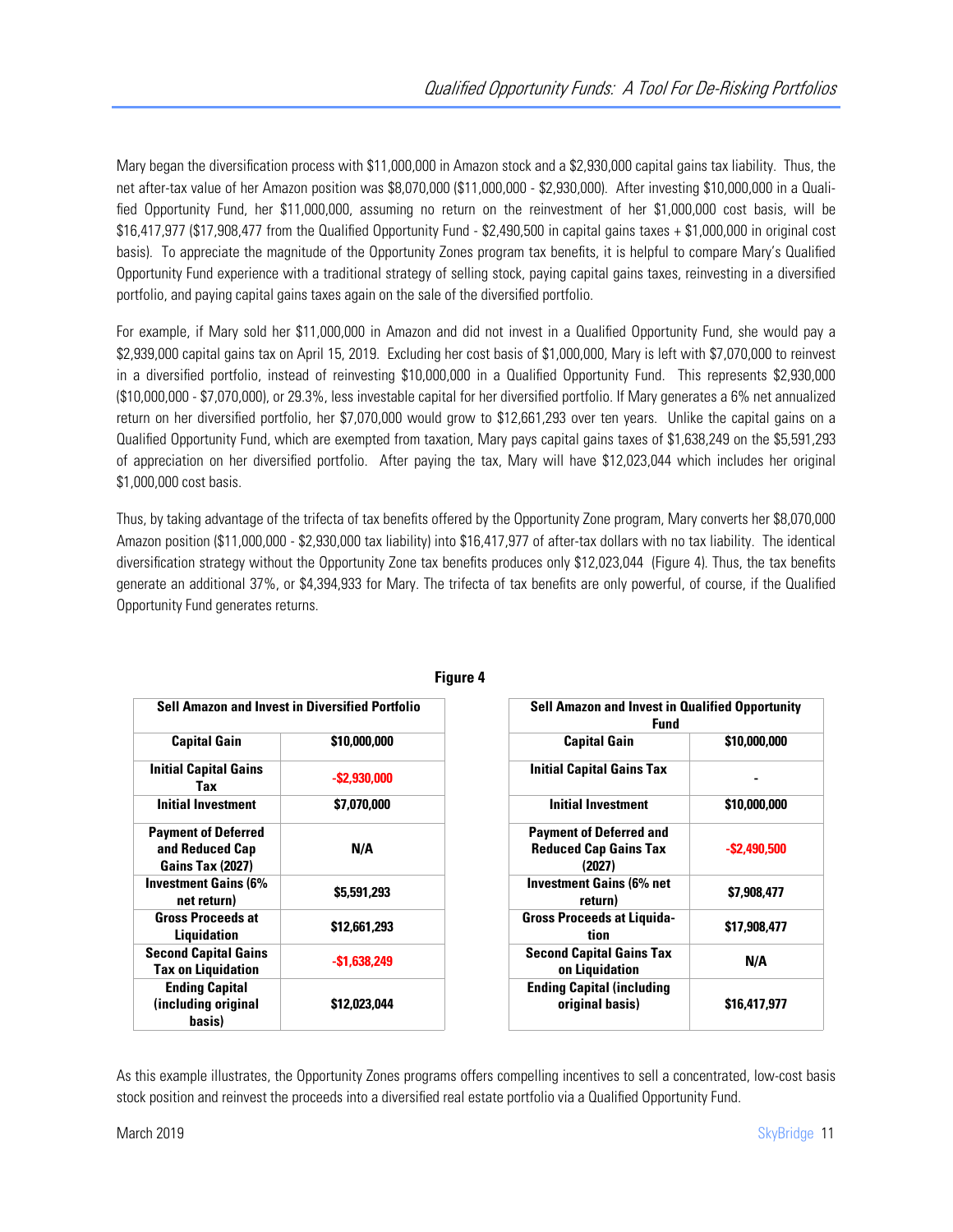## A Portfolio Management Tool

In addition to diversifying large single-stock positions, a Qualified Opportunity Fund can be used to reduce the portfolio concentration, or lumpiness, that develops because of disparate performance from various stock positions. Importantly, all capital gains, both long-term and short-term, are eligible for the Opportunity Zone tax benefits.

For example, over time, a diversified equity portfolio of twenty-five equally-sized stock positions that is not periodically rebalanced will likely develop significant position size disparity. The portfolio's top five positions could, with significant relative outperformance, come to represent over half of the portfolio's value. While this portfolio imbalance generally represents a high -class problem (as it is usually a function of owning top performing stocks), it is a problem nonetheless.

#### "The risk management benefits of creating a diversified portfolio diminish as performance variance produces greater concentration. "

The risk management benefits of creating a diversified portfolio diminish as performance variance produces greater concentration. At certain levels of portfolio concentration, the risk-return profile becomes inappropriate for the average investor. However, the same risk aversion biases and economic disincentives causing holders of large single-stock positions to "do nothing" afflicts owners of overly-concentrated stock portfolios as well. Consequently, portfolio overconcentration pervades portfolios throughout the nation and is a risk to wealth preservation.

Investing in a Qualified Opportunity Fund provides tax benefits that are specifically designed to motivate investors, whether large or small, with gains to realize those gains and reinvest the capital. The U.S. government is constructively subsidizing portfolio diversification across asset classes (i.e. from equities into real estate). Portfolio managers may take advantage of the program to de-risk portfolios by reducing oversized stock positions and reinvesting the proceeds in a Qualified Opportunity Fund.

As an example, let's assume an investor starts with a \$10 million portfolio consisting of \$5 million in equities and \$5 million in bonds. Let's further assume that, after five years of equity market outperformance, the equities portfolio appreciates by \$2 million (while bonds remain flat) and five of the twenty-five equities positions grow to represent 40% of the equity portfolio. A prudent investor will reduce the five largest positions by fifty percent, or \$1.4 million, and reinvest the proceeds, assuming the proceeds represent capital gains, in a Qualified Opportunity Fund. The reallocated portfolio would look as follows: \$5.6 in equities, \$5 million in bonds, and \$1.4 million in real estate. Moreover, the equity portfolio will, after the reallocation, consist of relatively equally sized stock positions (Figure 5).

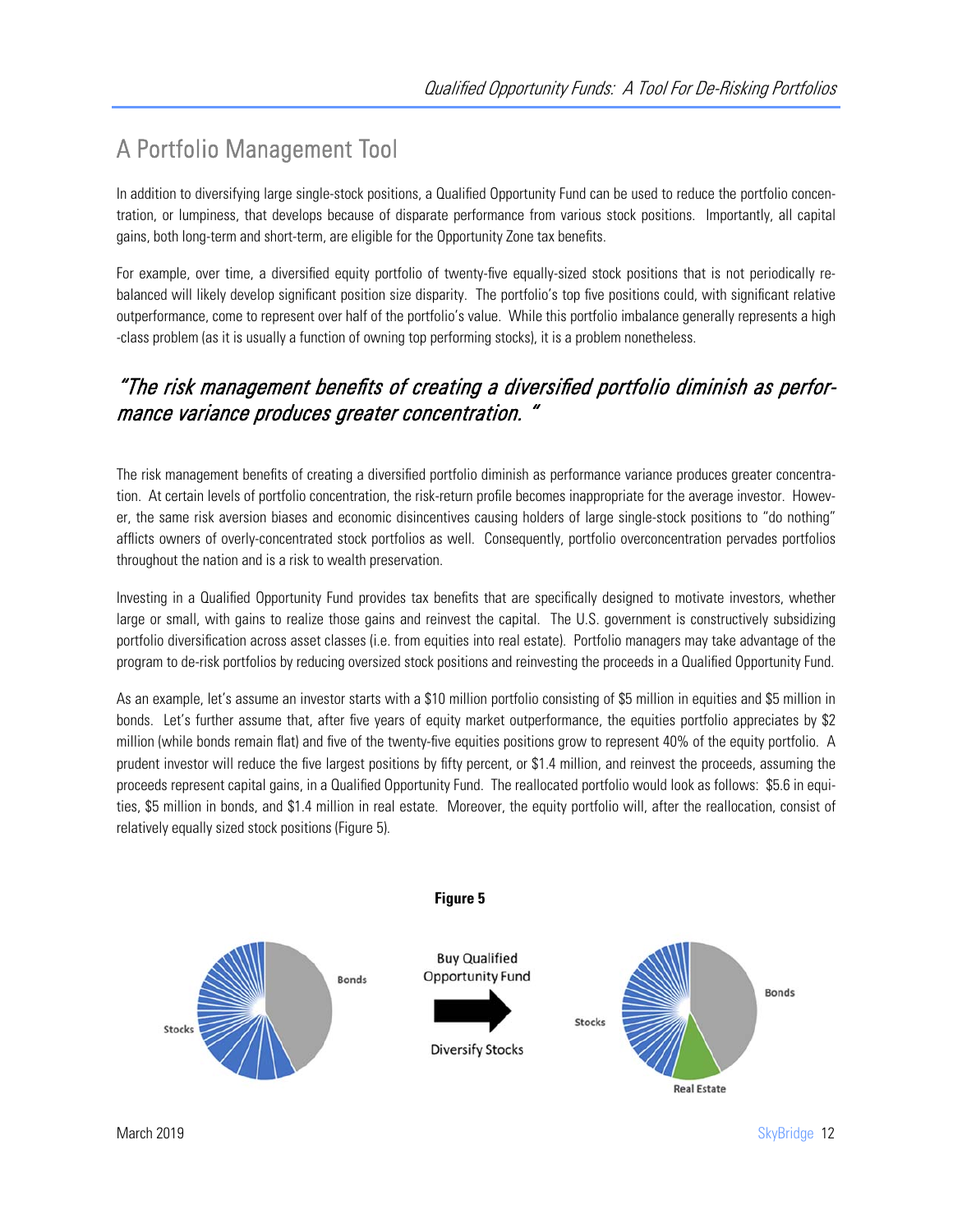Given the expiration of the first stage of the Opportunity Zone tax incentive program on December 31, 2019, investors and portfolio managers should carefully examine the risk profile of their portfolios, and, where appropriate, use this short-lived tool to diversify and optimize their portfolios. Moreover, given that the U.S. equity bull market, which began on March 9, 2009, has become the longest bull market on record since World War II (Figure 6), investors' portfolios carry a historically high proportion of capital gains. Thus, serendipitously, from a probabilistic standpoint given where we are in the business cycle, it appears to be a wise time to harvest capital gains and enhance portfolio diversification with a Qualified Opportunity Fund.



#### **Figure 6**

## Arguments Against Investing in a Qualified Opportunity Fund

As discussed earlier in this paper, inertia is the biggest obstacle to portfolio diversification, particularly when inertia has been richly rewarded. When presented with a Qualified Opportunity Fund investment, a subset of investors with large concentrated positions will remark that they have been advised to sell stock for the last five years by so-called investment experts. Some will concurrently calculate the increase in their wealth associated with rejecting diversification proposals. This outcome-driven analysis is backward-looking and inherently flawed. Nevertheless, it poses the most common, if not rationally persuasive, argument against diversifying into a Qualified Opportunity Fund.

The best argument against investing in a Qualified Opportunity Fund is a strongly bearish outlook for the real estate market. The tax benefit associated with the exemption of the gain on the Qualified Opportunity Fund after a ten-year holding period is extremely powerful. However, the value of the tax exemption depends on the return for the Qualified Opportunity Fund. If the Qualified Opportunity Fund fails to generate any capital gains, the tax exemption holds zero value.

Another reasonable argument against investing in a Qualified Opportunity Fund is illiquidity. Investors of large concentrated stock position can, with very few exceptions, sell the entirety of their stock positions in a single day and thus immediately convert the stock positions into cash. The Opportunity Zones program requires investment in real estate or start-up business ventures, which are considerably less liquid than equities. This illiquidity is compounded by the requirement to invest in a Qualified Opportunity Fund, which will generally offer little to no liquidity for ten years. There is a true economic cost, generally in the form of an opportunity cost, associated with illiquidity, and thus illiquid assets require a greater expected return relative to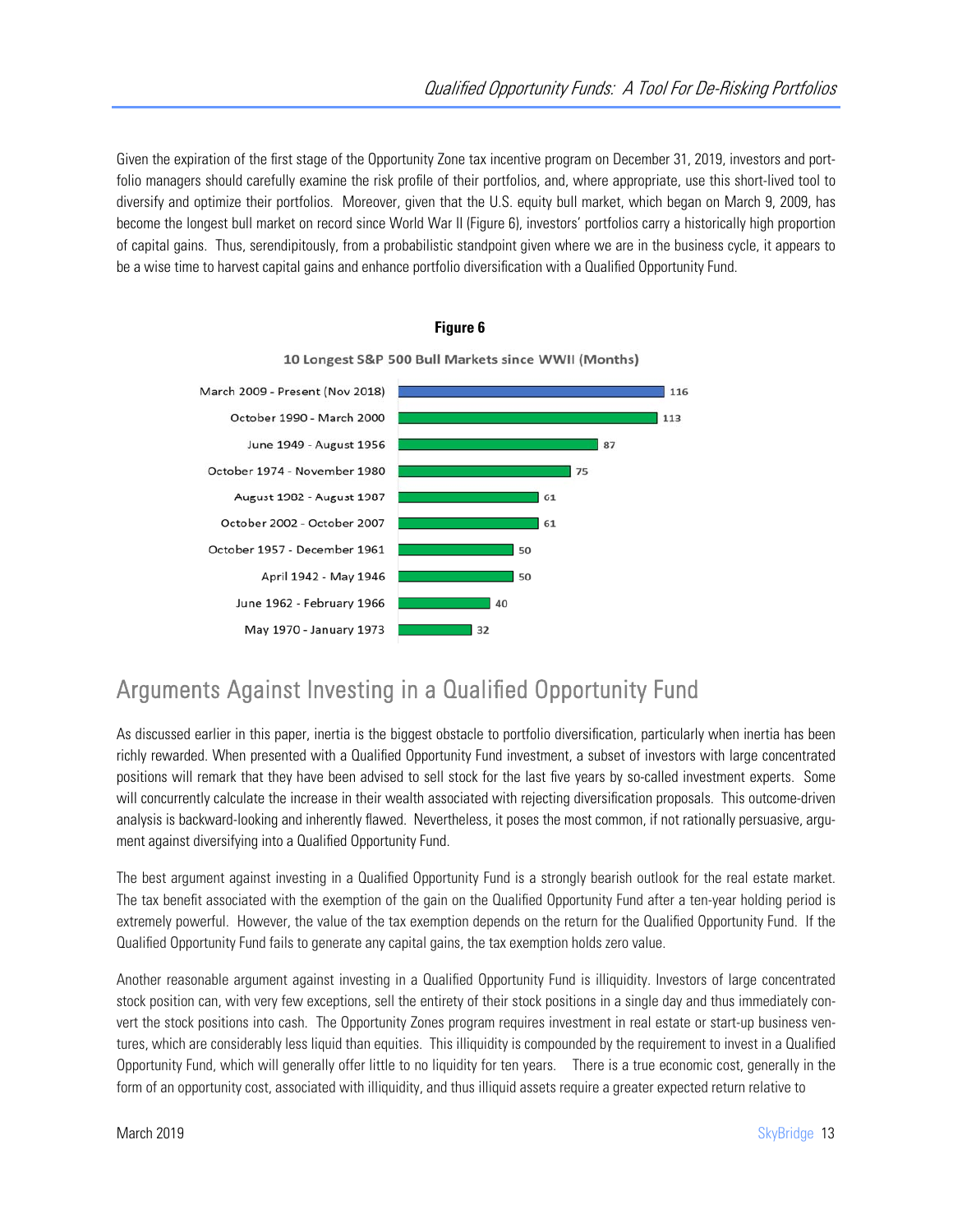liquid assets. The Opportunity Zones tax benefits provide meaningful, and arguably excess, compensation for the greater illiquidity. However, the subset of investors constitutionally opposed to illiquid investments will likely not elect to invest in a Qualified Opportunity Fund.

Another argument against investing in a Qualified Opportunity Fund is an aversion to the program's newness. The Tax Cuts and Jobs Act of 2017, which was signed into law on December 22, 2017, established the Opportunity Zones program. The U.S. Treasury announced final round Opportunity Zone designations on June 14, 2018 and issued preliminary regulations on October 19, 2018. It was rational for investors to wait for the issuance of U.S. Treasury regulations before investing in a Qualified Opportunity Fund.

As the proverbial green light was provided by the U.S. Treasury relatively recently (October 19, 2018), there has been very little money raised into Qualified Opportunity Funds. Thus, the comfort level associated with pattern recognition is absent. Investors do not know other investors who have invested in Qualified Opportunity Funds. While U.S. Treasury Secretary Steven Mnuchin expects investors to deploy over \$100 billion in Qualified Opportunity Funds<sup>8</sup>, the program will likely retain its newness attribute even through December 31, 2019 (when certain tax benefits begin to decline). However, an aversion to newness is an emotional, rather than rational, argument against Qualified Opportunity Funds.

The final argument against investing in a Qualified Opportunity Fund revolves around uncertainty, specifically the few open questions that remain regarding the program's mechanics. While preliminary regulations issued on October 19, 2018 addressed most major issues, a few details still need to be clarified. The U.S. Treasury is expected to issue final regulations in the second quarter of 2019, which will address open questions.

## Additional Issues to Consider

This paper provides a detailed description of tax benefits associated with investing in Opportunity Zones and outlines the significant potential benefits for holders of concentrated stock positions. However, because of the paper's limited scope, there are additional issues that investors should explore including, but not limited to, the investment expertise of the manager of the Qualified Opportunity Fund, timing considerations, state tax consequences, and tax filing mechanics.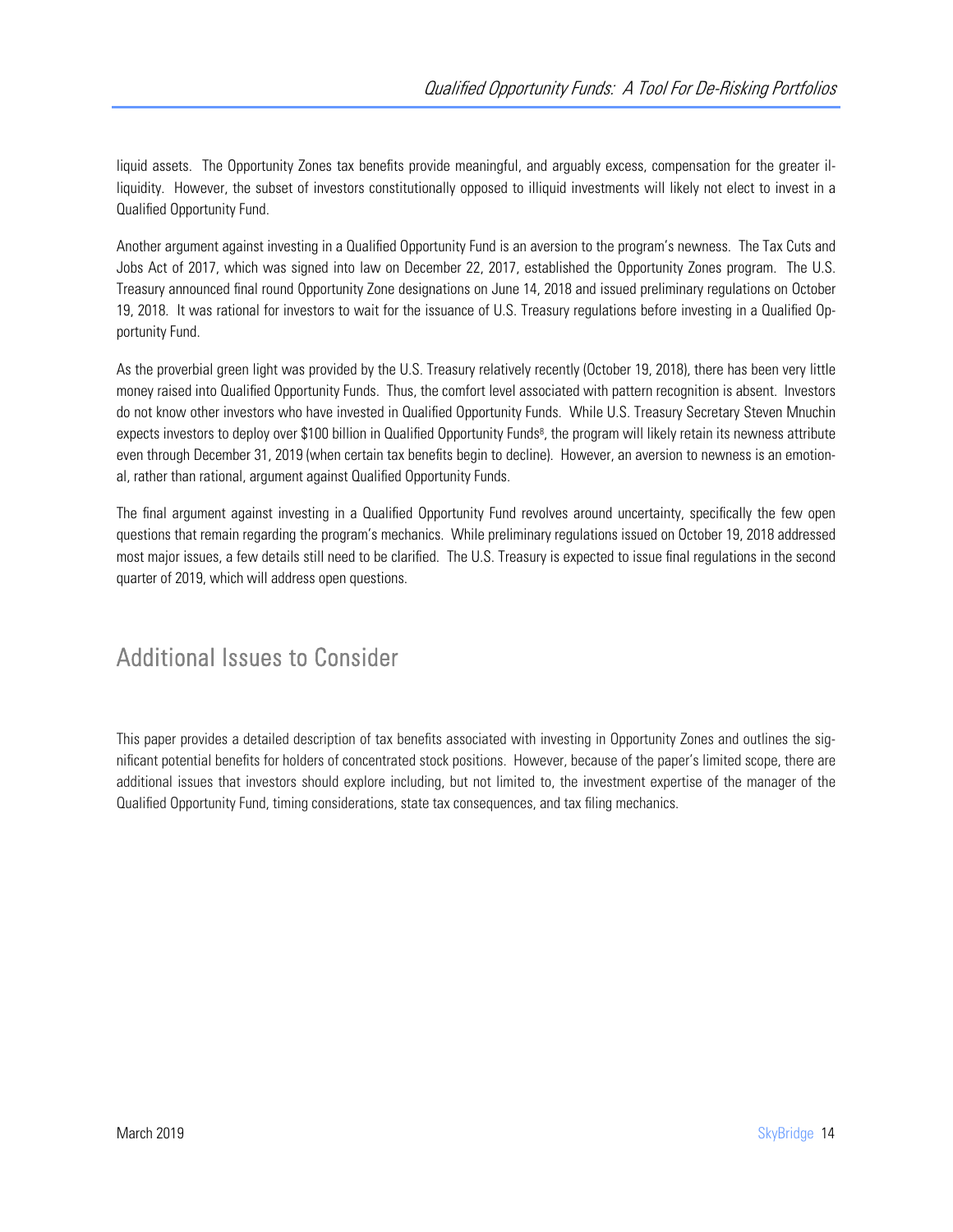#### **Notes**

1 EIG estimates based on the Federal Reserve's Survey of Consumer Finances and Financial Accounts of the United States data (https://eig.org/news/opportunity-zones-tapping-6-trillion-market)

2 Treasury Releases Proposed Regulations on Opportunity Zones Designed to Incentivize Investment in American Communities (https://home.treasury.gov/news/press-releases/sm530)

3 Kahneman, D., & Tversky, A. (1979). Prospect Theory: An Analysis of Decision under Risk. Econometrica, (www.jstor.org/ stable/1914185)

4 "Berkshire Hathaway Inc. Form 10-Q For Quarterly Period Ended September 30, 2018" (https://www.sec.gov/Archives/ edgar/data/1067983/000119312518317734/d636103d10q.htm)

5 Coase, R. (1960). The Problem of Social Cost. The Journal of Law & Economics (www.jstor.org/stable/724810)

<sup>6</sup>Invesco and Chestnut Exchange Fund have both underperformed the benchmark over the last decade (https://www.morningstar.com/funds/XNAS/ACEHX/quote.html) (https://funds.eatonvance.com/includes/loadDocument.php?fn=29218.pdf&dt=%27fundpdfs%27)

7 For this discussion, it is assumed that Mary files her taxes as Married Filing Jointly and has an annual taxable income of \$1,000,000. Mary purchased Amazon stock during the financial crisis for \$1,000,000 and sells it for \$11,000,000 resulting in a \$10,000,000 long-term capital gain. Thus, in the year of the Amazon stock sale, she would report taxable income of \$\$11,000,000 (her annual taxable income + the Amazon capital gain) resulting in an estimated cumulative tax rate of 29.30% on the capital gain. Regarding the 29.30% rate, the federal components are the current long term capital gains and net investment income tax rates of 20% and 3.8%, respectively, which would apply to this hypothetical taxpayer, given her income level. For illustration purposes only, based upon an approximation of the current range of state income tax regimes, Mary's state income tax rate is assumed to be 5.50%. For reference, the marginal or flat state tax rates on capital gains vary by tax filer and can range from zero to 13.30%. Mary's taxable income is assumed to be stable at \$1,000,000 for illustration purposes. Different cities, states and municipalities have varying rates of taxation and benefits afforded from the Qualified Opportunity Zone program, which would reduce the tax savings presented herein from an investment in a Qualified Opportunity Fund, in some cases substantially. This example assumes that current rates of taxation apply in the future; there can be no guarantee that current rates of taxation are not reduced in the future, thus reducing the illustrative tax savings. Investors should note that taxes under the Opportunity Zone Program shall become due with an investor's 2026 tax return, which date shall be prior to the expiration of the 10 year hold required for an investor to remain in a QOF and receive the full tax benefits from the investment. Therefore, the QOF investment may not be used as a source of liquidity for the 2026 tax liability.

8 Treasury Releases Proposed Regulations on Opportunity Zones Designed to Incentivize Investment in American Communities (https://home.treasury.gov/news/press-releases/sm530)